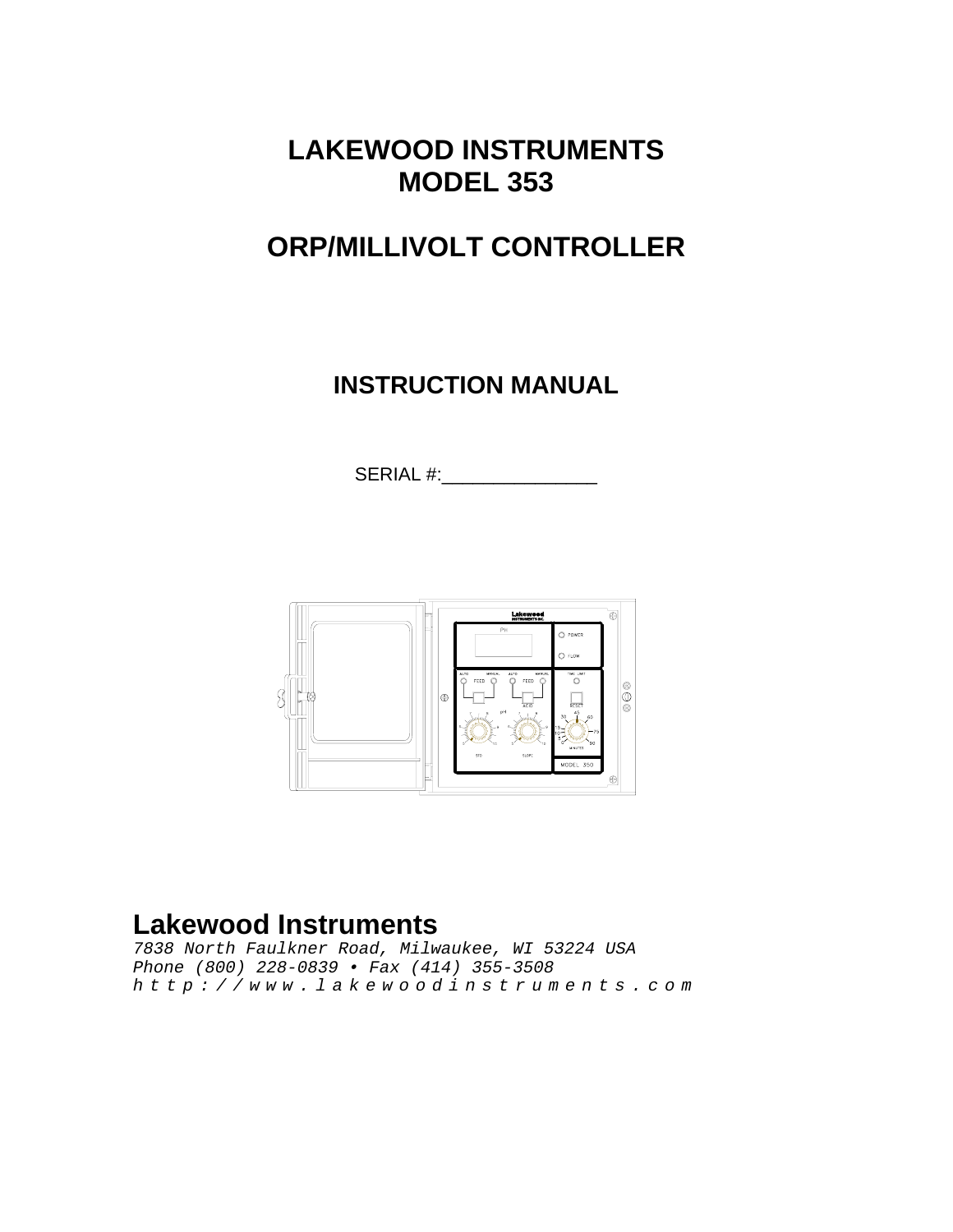# **Lakewood Instruments**

Congratulations on your purchase of a Lakewood Instruments product. We would like to take this opportunity to welcome you to the Lakewood Instruments product family.

With proper care and maintenance, your product should give you trouble-free service. Please take the time to read and understand the operation manual, paying special attention to the sections on **INSTALLATION** and **MAINTENANCE**.

If, in the future, any parts or repairs are required, we strongly recommend that only original replacement parts be used. Our Customer Service Department would be happy to assist you with your parts or service requests.

We thank you for your selection and purchase of an Lakewood Instruments product.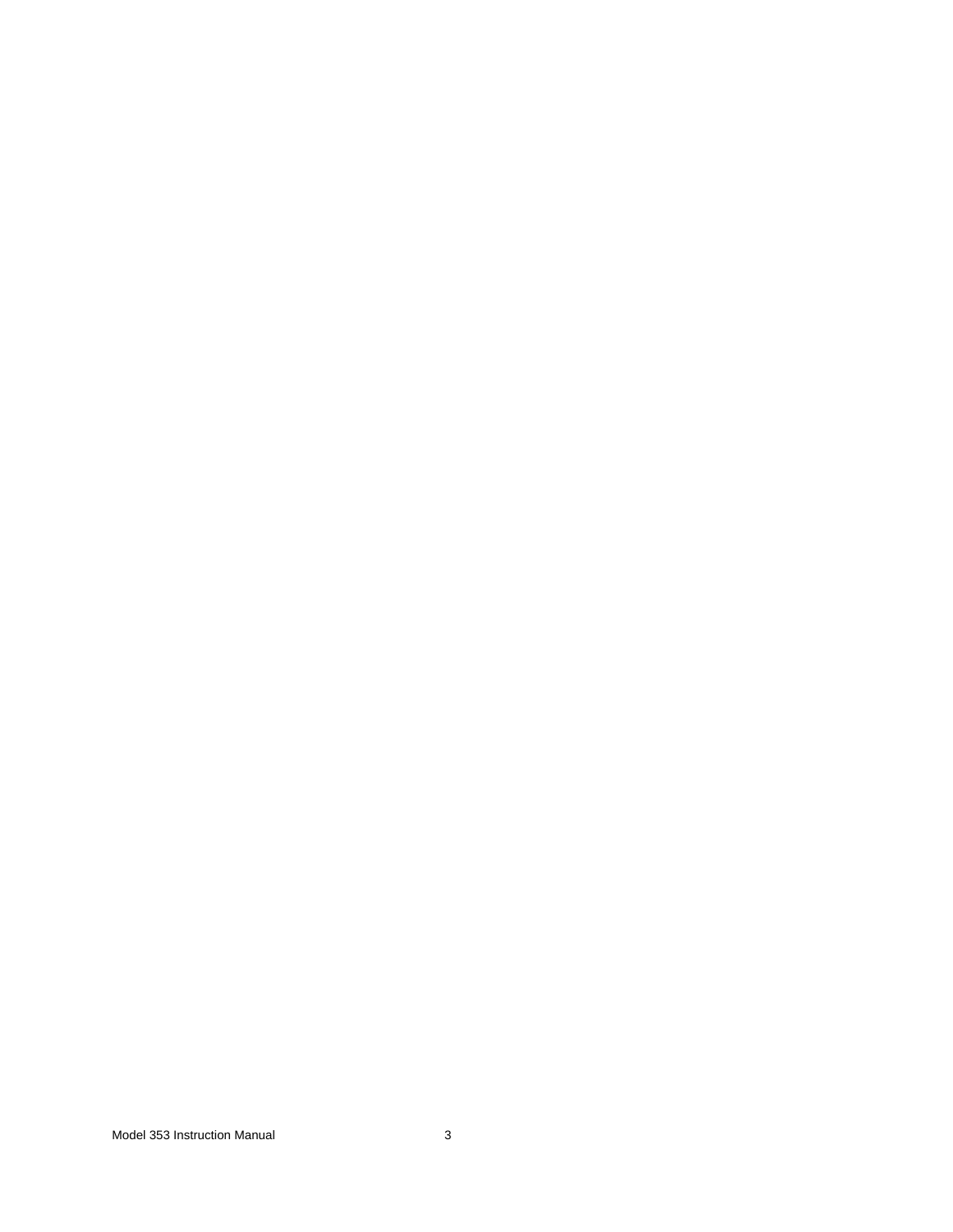# **MODEL 353 CAUTIONS PLEASE READ THIS!**

#### **IF THIS CONTROLLER IS USED TO FEED OXIDANT ONLY FOR ORP CONTROL:**

- 1. Turn the high millivolt feed setpoint knob full counter-clockwise.
- 2. Make sure that the Reducer/High Millivolt AUTO/MANUAL switch is on **AUTO**.

**FAILURE TO OBSERVE THIS WILL CAUSE THE OXIDANT PUMP TO TIME-OUT EVEN IF NO OXIDANT IS BEING PUMPED! THIS IS BECAUSE THE HIGH MILLIVOLT PUMP SETPOINT AND CONTROL ALSO ACTUATES THE ALARM TIMER.** 

#### **IF THIS CONTROLLER IS USED TO FEED BOTH OXIDANTS AND REDUCERS:**

- 1. Make sure that the Low Millivolt setpoint is set at a lower ORP/Millivolt than the High Millivolt feed setpoint.
- 2. Make sure that both AUTO/MANUAL switched are on **AUTO**.
- 3. **DO NOT AT ANY TIME** cause both Oxidant and Reducers to be pumped at the same time.

**FAILURE TO OBSERVE THIS MAY CAUSE BOTH OXIDANT AND REDUCER TO BE FED AT THE SAME TIME. THE RESULTING REACTION COULD BE VIOLENT AND EXTREMELY DANGEROUS.** 

**WARNING!: DO NOT TURN THE SENSOR LOCK RING WITH PRESSURE IN THE SENSOR FLOW CELL. RELEASE THE PRESSURE FIRST! THE SENSOR MAY FLY OUT OF THE FLOW CELL IF THE PIPE IS UNDER PRESSURE AND INJURE SOMEONE.**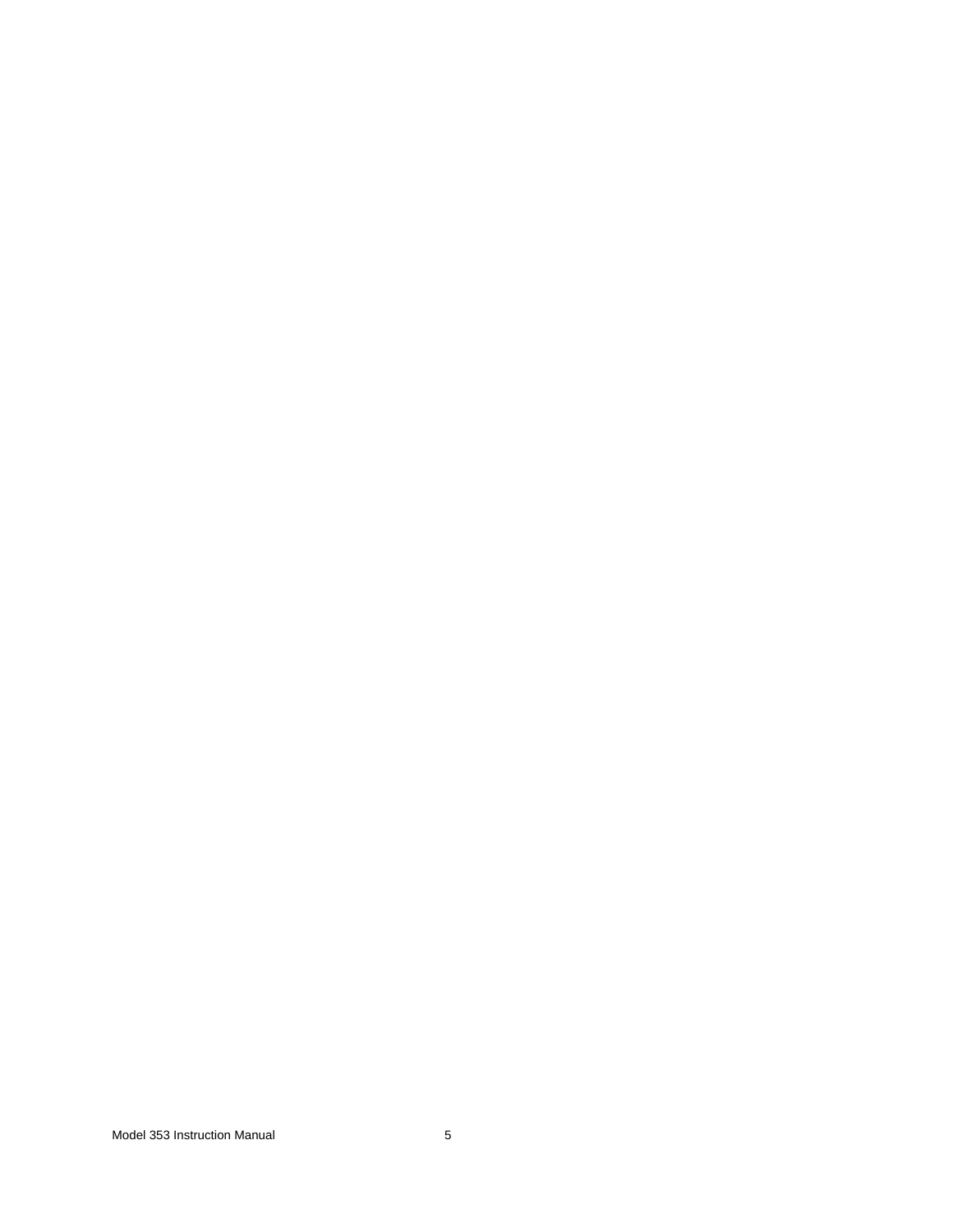# **MODEL 353**

# **Table of Contents**

| <b>GENERAL DESCRIPTION</b>               | 9                |
|------------------------------------------|------------------|
| Introduction                             | 9                |
| <b>Oxidant/Low Millivolt Feed</b>        | $\boldsymbol{9}$ |
| <b>Reducer/High Millivolt Feed</b>       | 9                |
| <b>Flowswitch</b>                        | 10               |
| <b>ORP/Millivolt Sensor</b>              | 10               |
| <b>Output Option</b>                     | 11               |
| <b>Chart Recorder (Optional)</b>         | 11               |
| <b>INSTALLATION</b>                      | 13               |
| Checking                                 | 13               |
| Wiring                                   | 13               |
| Setpoints                                | 13               |
| <b>Alarm Timer</b>                       | 14               |
| <b>CALIBRATION</b>                       | 15               |
| Method 1                                 | 15               |
| Method 2                                 | 15               |
| <b>MAINTENANCE AND TECHNICAL SERVICE</b> | 17               |
| <b>Technical Service</b>                 | 17               |
| Service Guide                            | 17               |
| Parts List                               | 18               |
| Troubleshooting                          | 19               |
| <b>DRAWINGS</b>                          | 21               |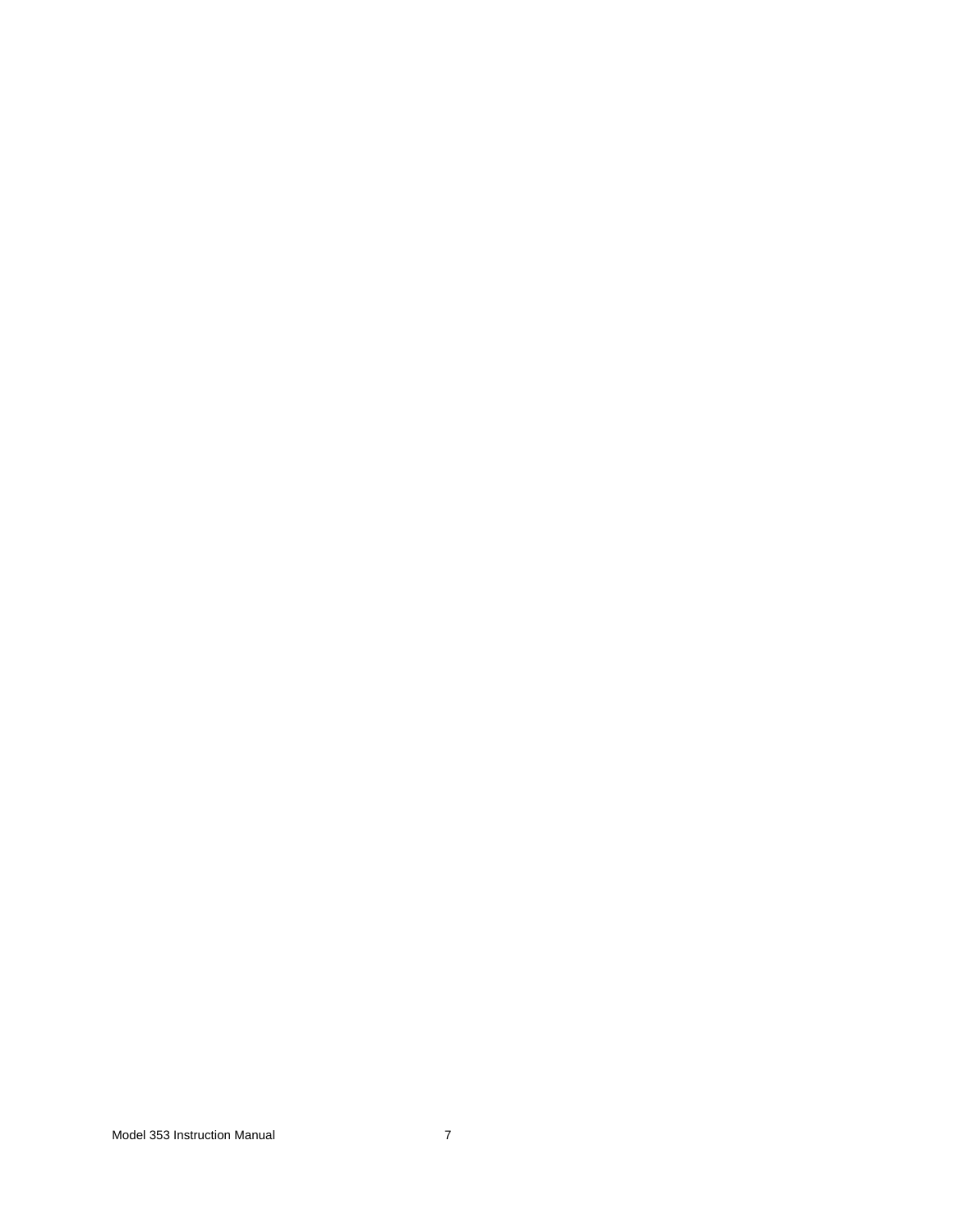### **GENERAL DESCRIPTION**

#### **Introduction**

The Model 353 ORP/Millivolt Controller is intended for Oxidant/Low Millivolt and/or Reducer/High Millivolt feed to maintain the water ORP in various process. A flow switch input is provided on the controller to prevent chemical feed if there is no sample flow. Another safety feature includes an alarm timer that prevents excessive chemical feed. The controller also uses a ORP amplifier which allows remote ORP sensor installations up to ½ mile away. Because of various ORP sensors and mounting options the amplifier and sensor are sold separately.

#### **Oxidant/Low Millivolt Feed**

Oxidant is normally used in cooling water ORP control. As the oxidants are consumed during biological control, the ORP/Millivolt falls. As the ORP/Millivolt falls below the Oxidant/Low Millivolt feed setpoint, a relay closes the circuit to the Oxidant/Low Millivolt pump and turns it on. Oxidant is fed into the water. As the ORP/Millivolt rises above the setpoint due to the oxidant level increasing, the relay turns off the Oxidant/Low Millivolt pump.

Any time the Oxidant/Low Millivolt or Reducer/High Millivolt is on, an Alarm Timer starts. If the Oxidant/Low Millivolt is fed longer than the alarm timer continuously, the alarm timer will lock out the Oxidant/Low Millivolt pump. The Alarm Timer can be reset by pressing the RESET button or turning the setpoint knob below the ORP/Millivolt reading to turn off the Oxidant/Low Millivolt pump. In normal operation, the alarm timer should not activate as it will be automatically reset each time the Oxidant/Low Millivolt pump turns off.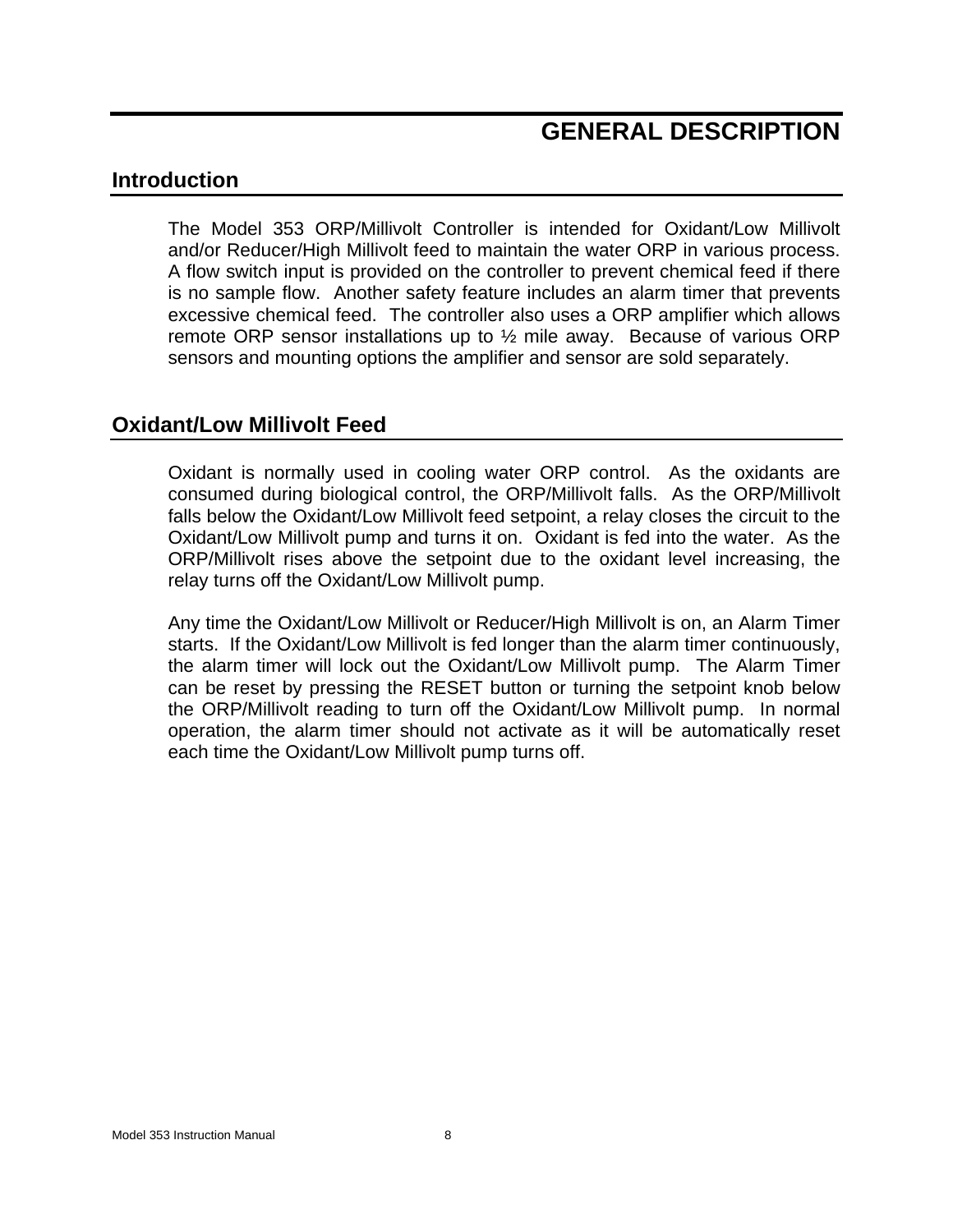### **Reducer/High Millivolt Feed**

Reducers are sometimes used to control the ORP/Millivolt in cooling towers where high levels of oxidants may have an impact on the environment or on equipment. It is needed if the tendency of the water is toward a higher ORP/Millivolt level. ORP/Millivolt readings above the Reducer/High Millivolt feed setpoint will close the Reducer/High Millivolt feed relay and turn on the Reducer/High Millivolt chemical pump. As the ORP/Millivolt falls below the setpoint, the relay will open and turn off the Reducer/High Millivolt pump.

The Alarm Timer also times out the Reducer/High Millivolt pump.

The Reducer/High Millivolt feed setpoint can serve as a HIGH oxidant alarm setpoint. Wire the alarm horn, light, buzzer or relay to the Reducer/High Millivolt feed pump terminal. See the wiring diagram.

#### **Flowswitch**

The flowswitch locks out all chemical feed and the alarm timer if there is no sample line flow. The 353 controller is shipped with a jumper wire across the flow switch input.

To use the flowswitch input a dry contact must be provided. The dry contacts of a relay driven by a recirculating pump can be used (be sure to remove the jumper wire from the flowswitch input). If a flowswitch input is not desired place a wire across the flowswitch input.

#### **ORP/Millivolt Sensor**

The ORP/Millivolt sensor is a non-temperature compensated combination electrode. To remove the sensor, shut off the sample flow and turn the red lock ring counter-clockwise to the stop. Twist out the "O"-ring-sealed sensor.

Clean the sensor in dilute hydrochloric (10% HCl or muratic) acid. Wash in tap water. **TAKE PROPER PRECAUTIONS WHEN HANDLING ACIDS. WEAR EYE PROTECTION!**

**WARNING!: AVOID WIPING THE GLASS BULB! IT IS VERY THIN, SENSITIVE GLASS AND YOU MAY DAMAGE IT!** 

Replace the ORP/Millivolt sensor in the flow cell assembly. Make sure the "O" ring is clean. Turn the red lock ring clockwise until it snaps into place.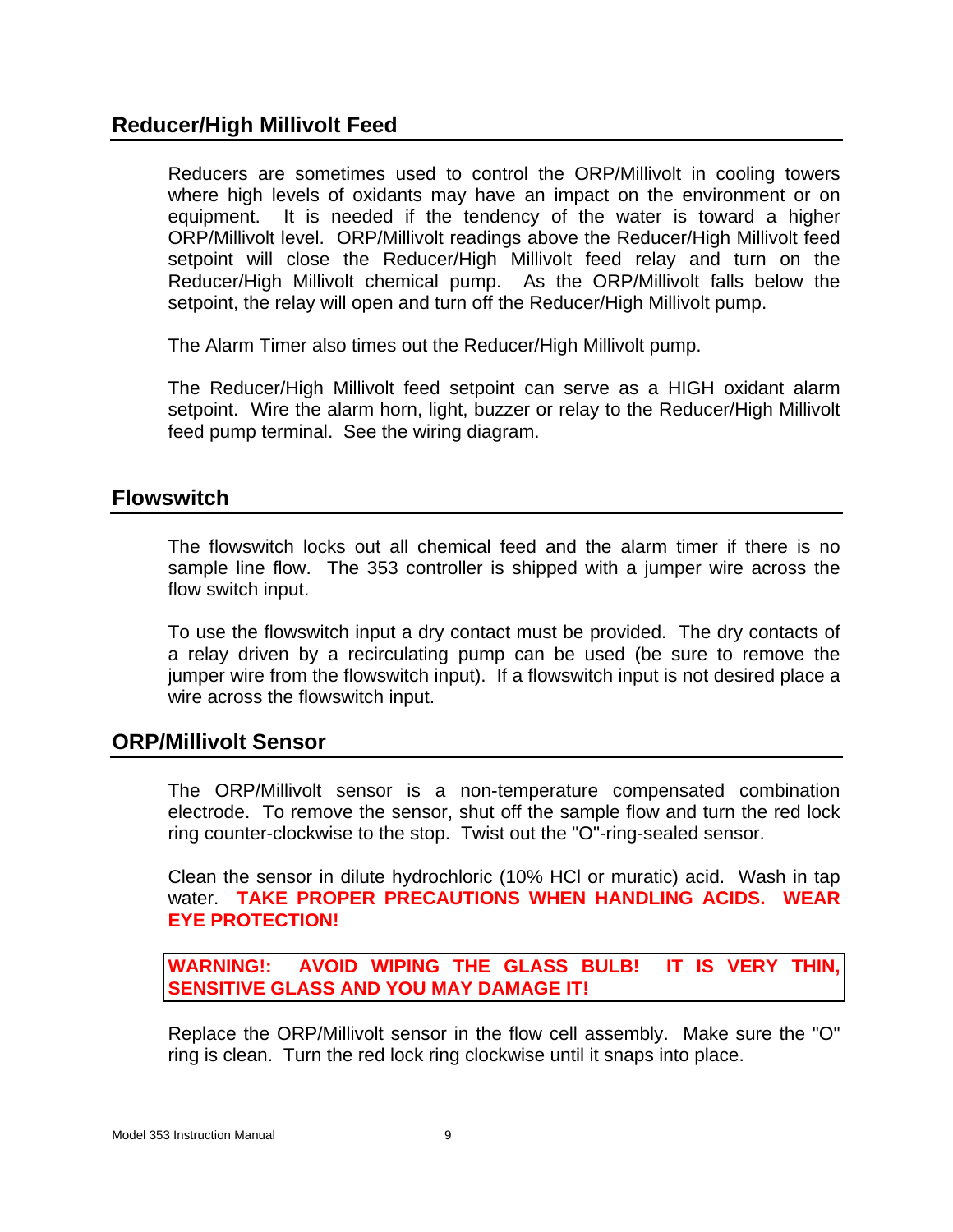### **Output Option**

One option card can be plugged in to the rear circuit board: the -35, -42, -44 Option Card. This plug-in circuit board provides an isolated 4-20 mA output to a recorder, computer or control device. Please refer to the Lakewood *-35, -42, -44 Option Card Instruction Manual* for more information on this card.

### **Chart Recorder (Optional)**

The Model 51 Inkless Strip Chart Recorder requires two connections to the Model 353 back board. The chart recorder motor requires 120 VAC, 60 Hz unless specified otherwise.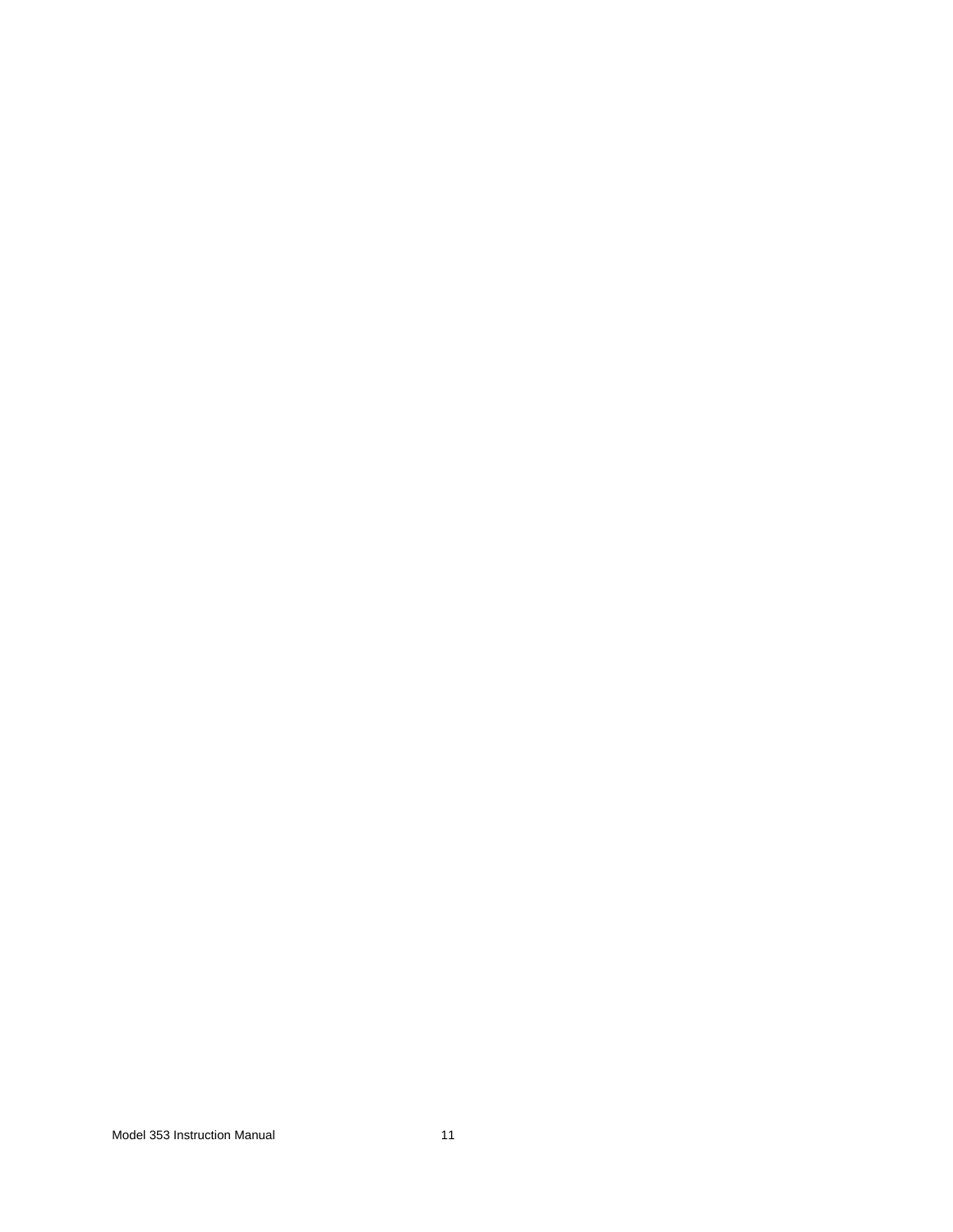## **INSTALLATION**

### **Checking**

Inspect the shipping carton for obvious external damage. Note on the carrier's bill-of-lading the extent of the damage, if any, and notify the carrier. Save the shipping carton until your Model 353 Controller is started up.

#### **If there was shipping damage, call the Lakewood Instruments Customer Service Department at (800) 228-0839 for authorization to return the card to the factory in the original carton.**

Check the power wiring. Make sure that the controller is powered from 120 VAC unless it is specifically set up for 220 VAC.

Check the recorder or other low power wiring. **MAKE SURE THAT NO POWER WIRING IS CONNECTED TO ANY LOW POWER CIRCUITS.**

### **Wiring**

The 353 controller is supplied with ½ conduit knock outs. Unless the -F option is specified the controller works on 110 VAC.

The wiring of the sensor to the controller requires an amplifier. The sensor must be located within 15 feet of the amplifier. 4 conductor cable is required between the amplifier to the controller and can be up to ½ mile in distance.

Refer to drawings in back of manual for detailed installation information.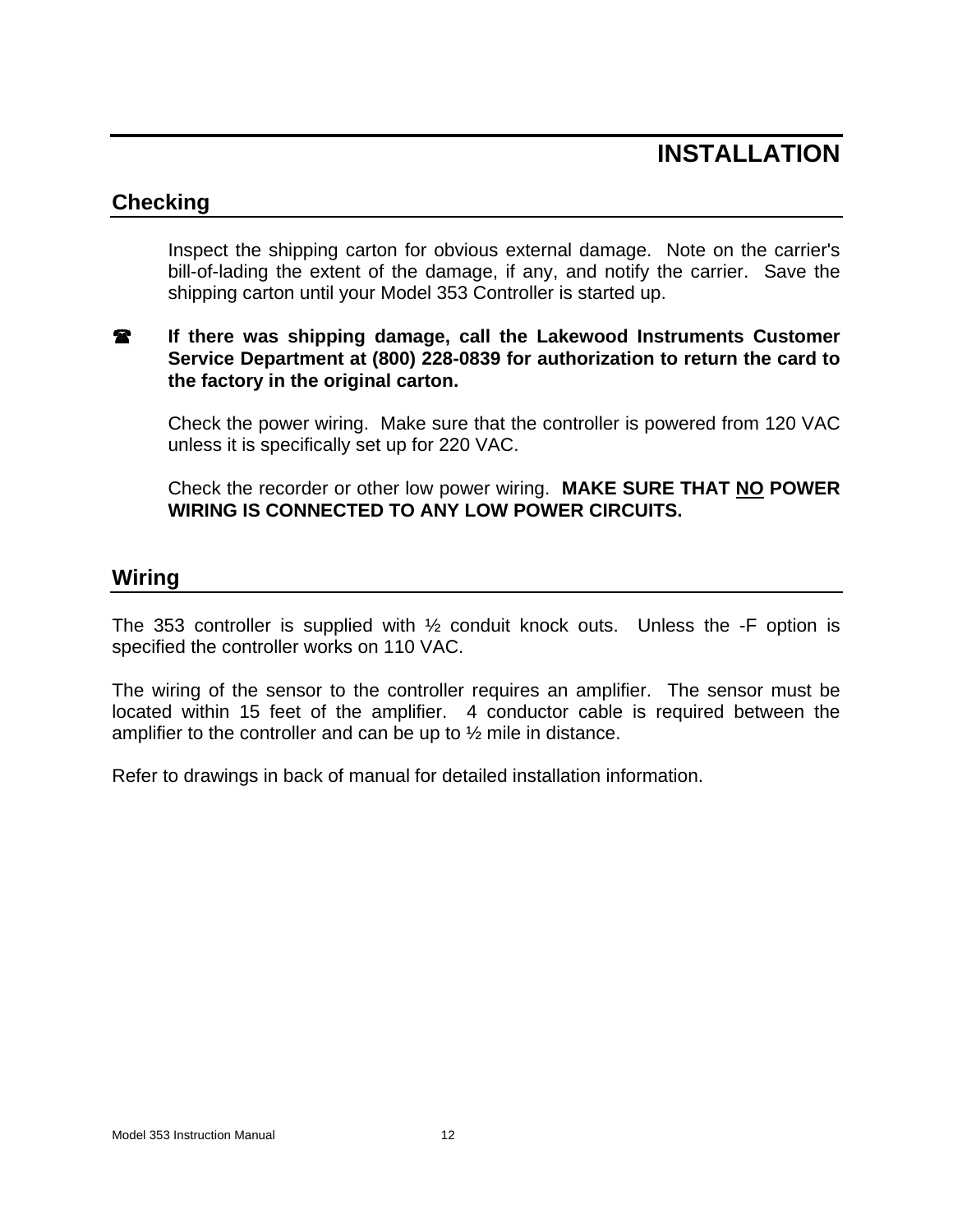#### **Setpoints**

Set the Oxidant/Low Millivolt feed setpoint (lowest level of oxidant to maintain system) at the desired level. This is the ORP/Millivolt at which the Oxidant/Low Millivolt pump turns on when the ORP/Millivolt is below the setpoint. Consult your water treatment engineer for the correct value for the type of treatment used.

With water flow through the controller flow cell, press the Oxidant/Low Millivolt AUTO/MANUAL switch to **MANUAL**. The Oxidant/Low Millivolt pump should turn on. Press the switch again to return to **AUTO**.

Set the Reducer/High Millivolt feed setpoint (the highest level that would be needed to feed reducer or set off an alarm) for your HIGH alarm ORP/Millivolt is Reducer/High Millivolt is not used. Usually this will be at 1000 Millivolt unless no alarm or reducer is used.

With water through the controller flow cell, press the Reducer/High Millivolt AUTO/MANUAL switch to **MANUAL**. The Reducer/High Millivolt pump should turn on. Press the switch again to **AUTO**.

### **Alarm Timer**

The alarm timer limits the amount of continuous Oxidant/Low Millivolt or Reducer/High Millivolt feed. For example, if the alarm timer is set on 30 minutes, only 30 minutes of Oxidant/Low Millivolt can be fed continuously without the setpoint turning the Oxidant/Low Millivolt pump off. The alarm timer automatically resets when the Oxidant/Low Millivolt pump turns off when the **RESET** button is pushed or when the flowswitch is **OFF**.. The same applies to Reducer/High Millivolt feed.

The Alarm time out timing should be verified with your water treatment engineer.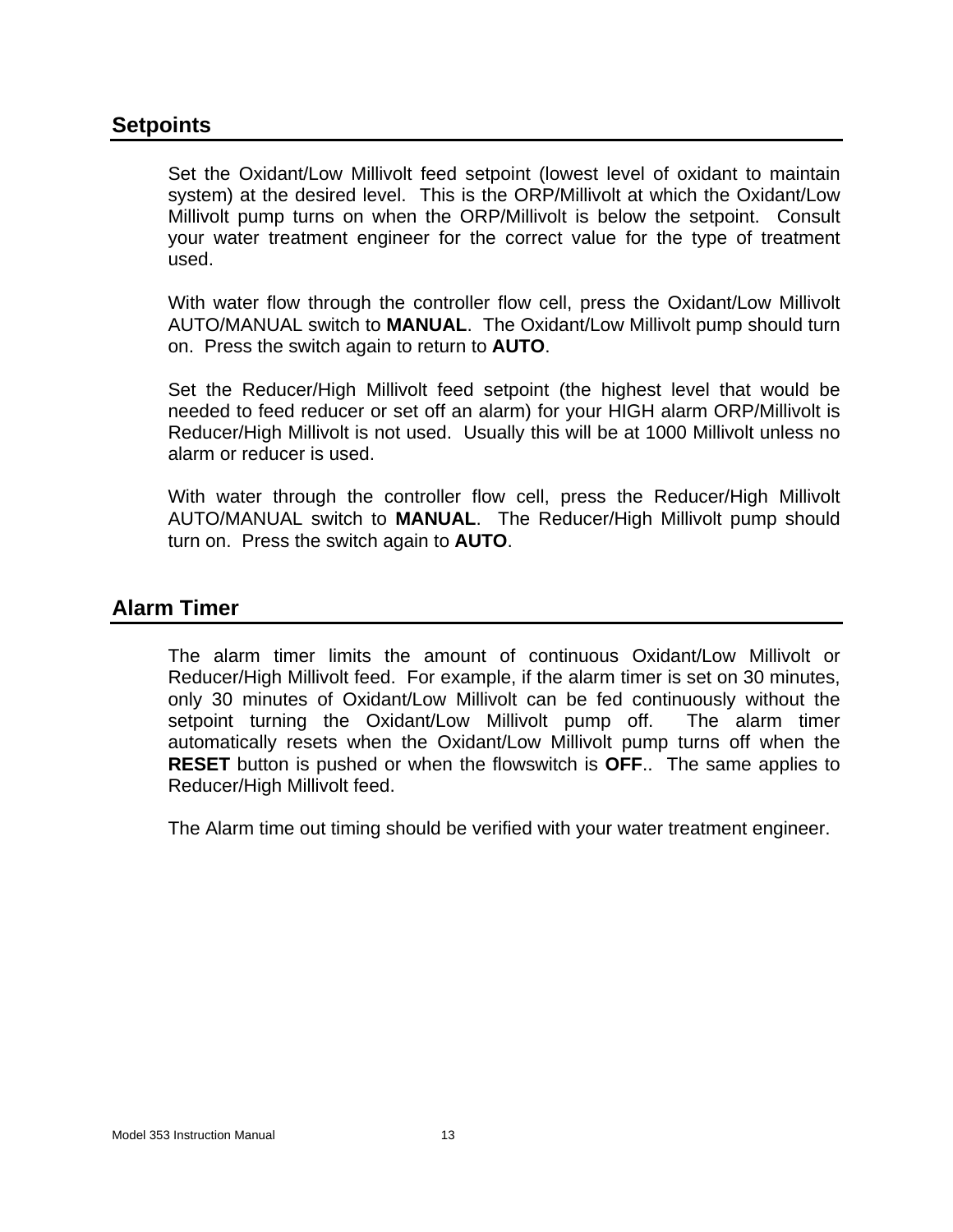## **CALIBRATION**

### **Method 1**

Measure the actual water ORP/Millivolt with a hand-held meter. ORP/Millivolt DPD test could also be used with a good accuracy. Adjust the STANDARDIZE (STD.) to make sure the controller display agrees with the cooling water ORP/Millivolt.

#### **Method 2**

Verify calibration with a millivolt simulator such as the Lakewood APS2. Adjust the STANDARDIZE (STD.) to make sure the controller display agrees with the millivolt simulator.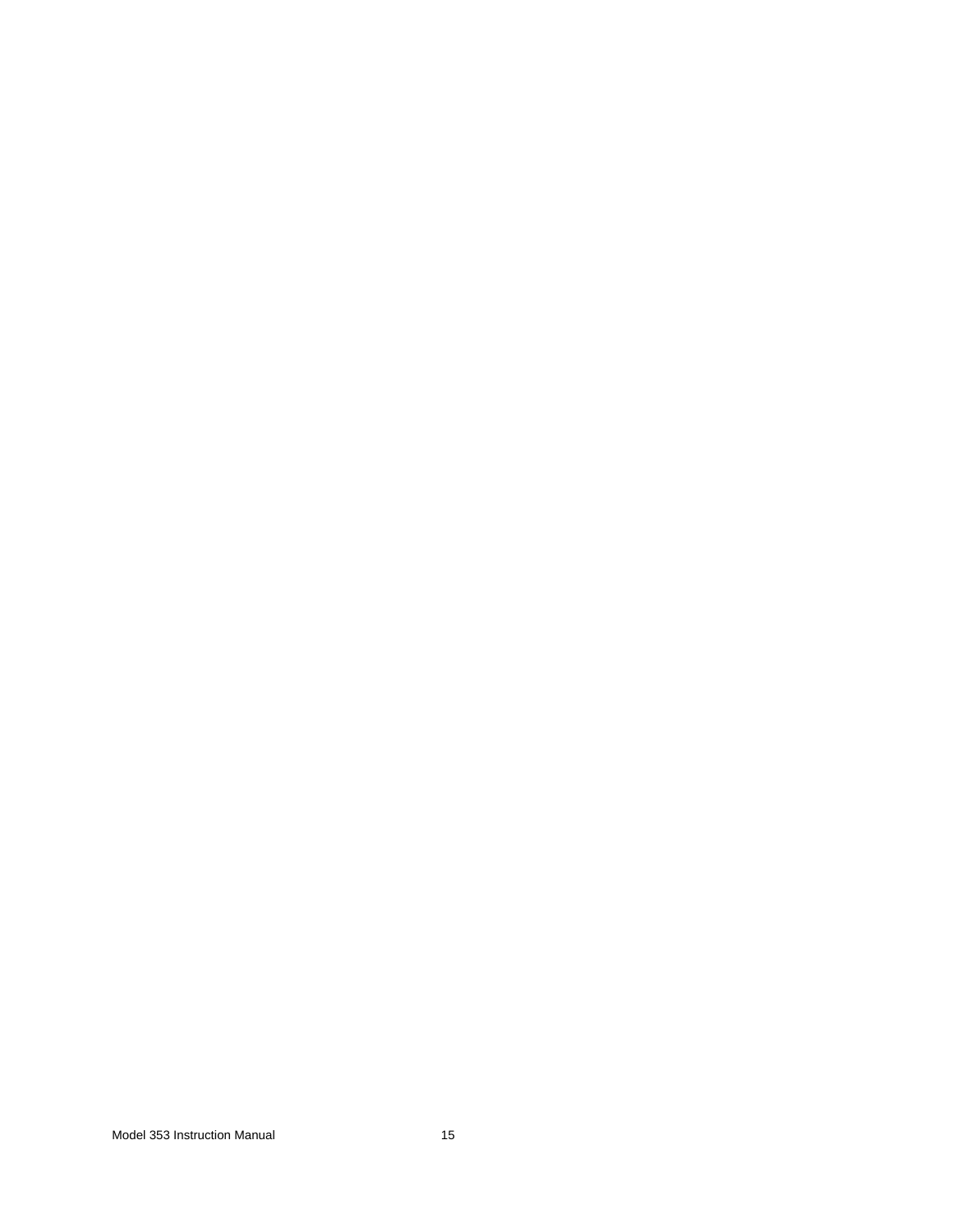### **Maintenance and Technical Service**

### **Technical Service**

- **Technical Support for Lakewood Instruments can be reached by calling (800) 228-0839 or faxing (414) 355-3508, Monday through Friday, 7:30 a.m. - 5:00 p.m. CST.**
- **E** Mail and returns should be sent to:

#### **Lakewood Instruments 7838 North Faulkner Road Milwaukee, WI 53224 USA**

When any merchandise is returned to the factory, please call and obtain a Return Goods Authorization (RGA) number and have the following information available:

- Customer's name, address, phone and fax numbers.
- A purchase order number (no exceptions) for cases where parts are required that are not under warranty.
- A contact person's name and phone number to call if the equipment is beyond repair or to discuss any other warranty matter.
- Equipment model and serial numbers.
- Reason for return (i.e., repair, warranty, incorrect part, etc.).

We will then fax to your attention an RGA form that must accompany the returned item.

**NOTE: THE RGA NUMBER MUST BE CLEARLY WRITTEN ON THE OUTSIDE OF THE PACKAGE(S) BEING RETURNED.**

#### **Service Guide**

When calling Lakewood Instruments, please have the controller's complete model number and serial number available so that the technician can better assist you.

When any parts are returned to the factory, please indicate:

- Customer's name and address
- Individual at customer location to send the repaired controller or new part to
- The person (and phone number) to call if the equipment is beyond repair or for any warranty matter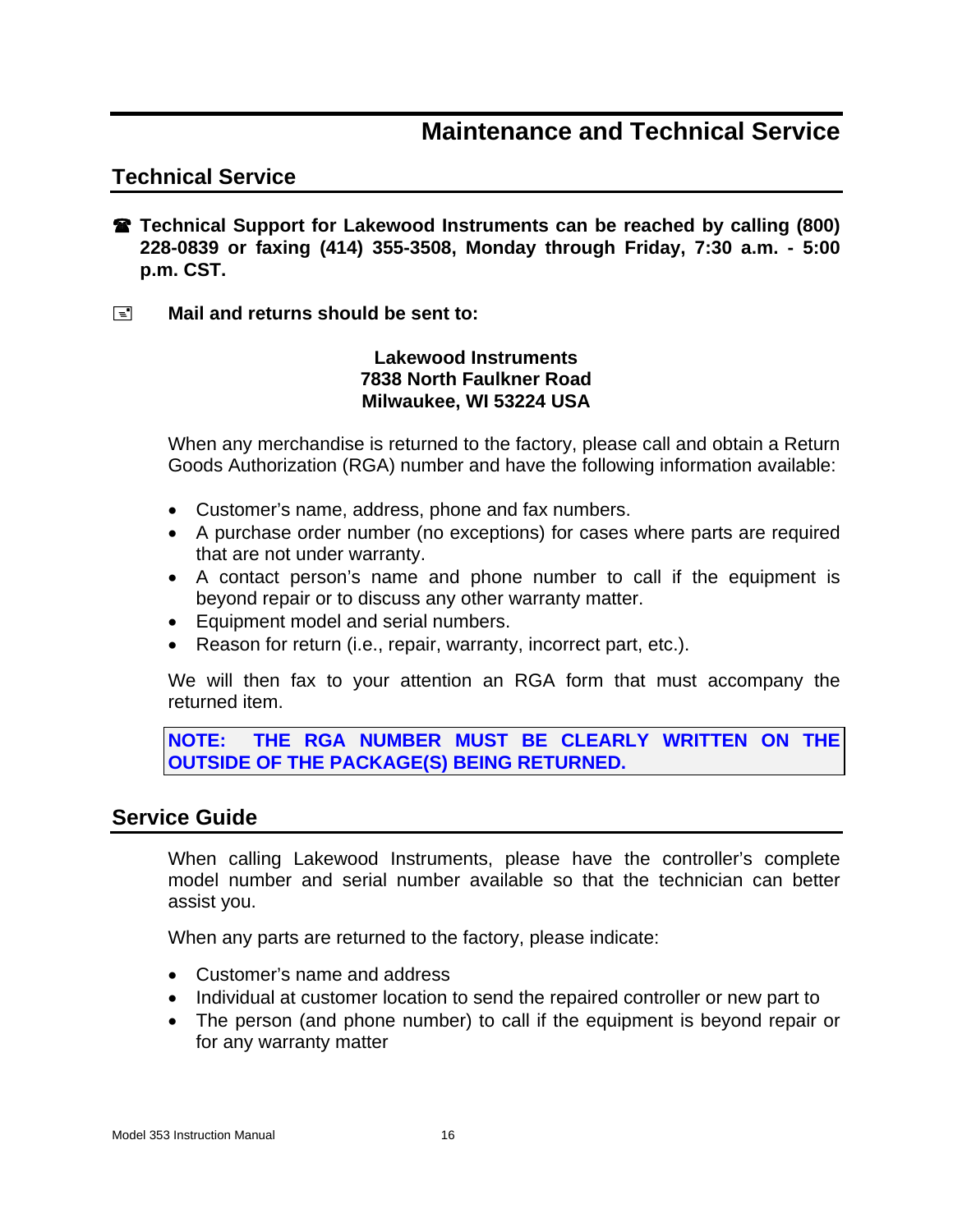## **Parts List**

| <b>PART NUMBER</b> | <b>DESCRIPTION</b>         |
|--------------------|----------------------------|
| 5305*              | 530 CPVC replacement tip   |
| 5306*              | 530 PVDF replacement tip   |
| 5307*              | 530 316 SS replacement tip |
| 1167124            | <b>ORP</b> Preamp          |

\* Specify cable length from glass tip to BNC fitting in inches.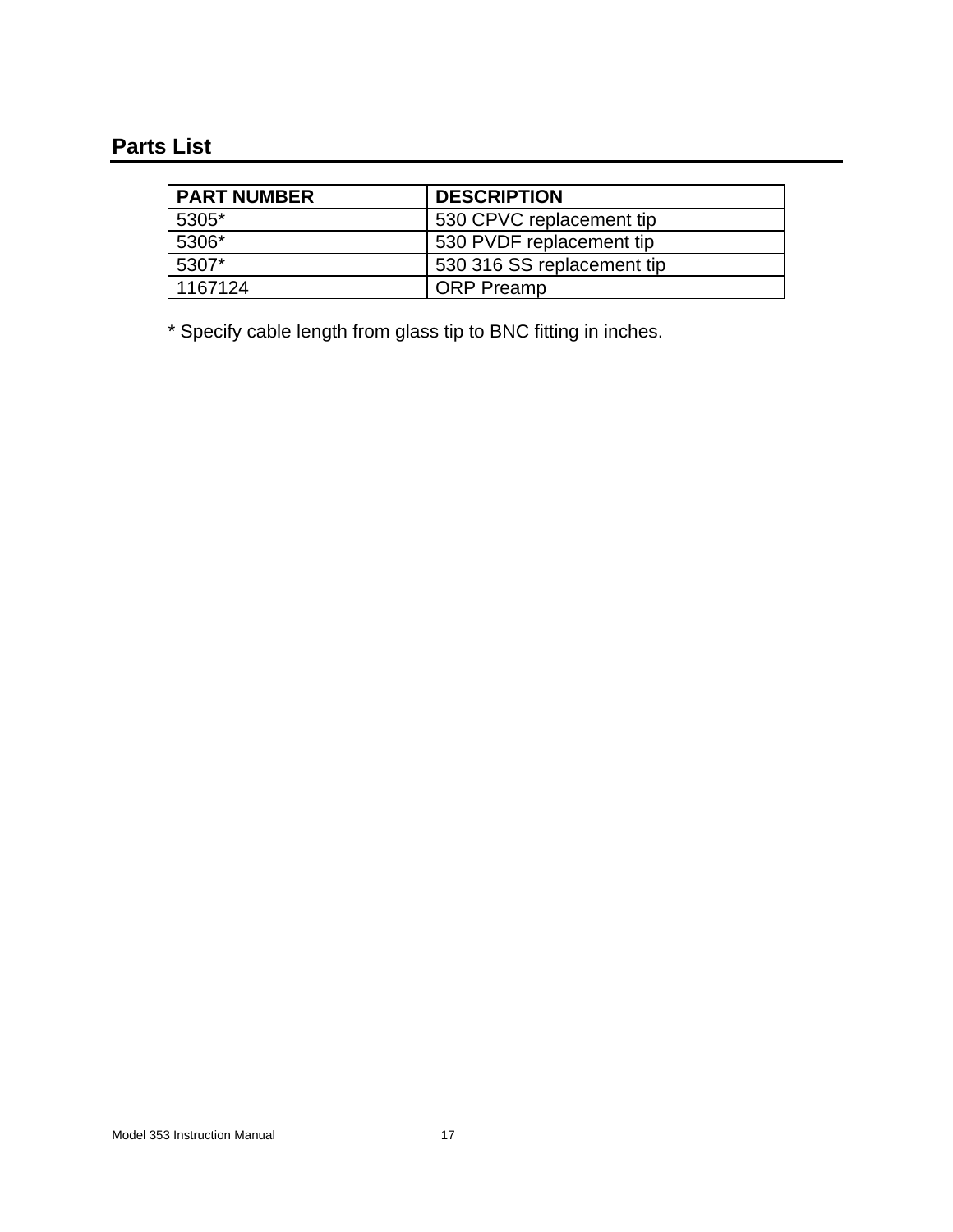# **Troubleshooting**

| <b>PROBLEM</b>                                                            | <b>CORRECTIVE ACTION</b>                                                                                                                                                                                                             |
|---------------------------------------------------------------------------|--------------------------------------------------------------------------------------------------------------------------------------------------------------------------------------------------------------------------------------|
| <b>ORP/Millivolt doesn't</b><br>respond to changes or<br>won't calibrate. | 1. Check the controller with the APS2 sensor<br>simulator.<br>2. Replace the ORP/Millivolt sensor                                                                                                                                    |
| Wild ORP/Millivolt swings<br>with poor control.                           | 1. Check installation. Suspect poor Oxidant/Low<br>Millivolt mixing in water.<br>2. Oxidant/Low Millivolt pump ahead of sensor.<br>3. ORP/Millivolt sensor too old. Needs replacement.                                               |
| <b>Oxidant/Low Millivolt</b><br>pump alarm timer<br>actuates.             | 1. Out of Oxidant/Low Millivolt.<br>2. Oxidant/Low Millivolt pump lost prime.<br>3. Oxidant/Low Millivolt pump stroke set too low for<br>the size of the cooling system.<br>4. Alarm Timer set too low.<br>5. Make up water changed. |
| No output to chemical<br>pump.                                            | Flow Switch input contacts not closed.<br>1.                                                                                                                                                                                         |
| Controller display is<br>blank.                                           | 1. Is there power to the controller?<br>2. Is the fuse on the rear circuit board blown?<br>3. Is there power to the terminals on the rear circuit<br>board?                                                                          |